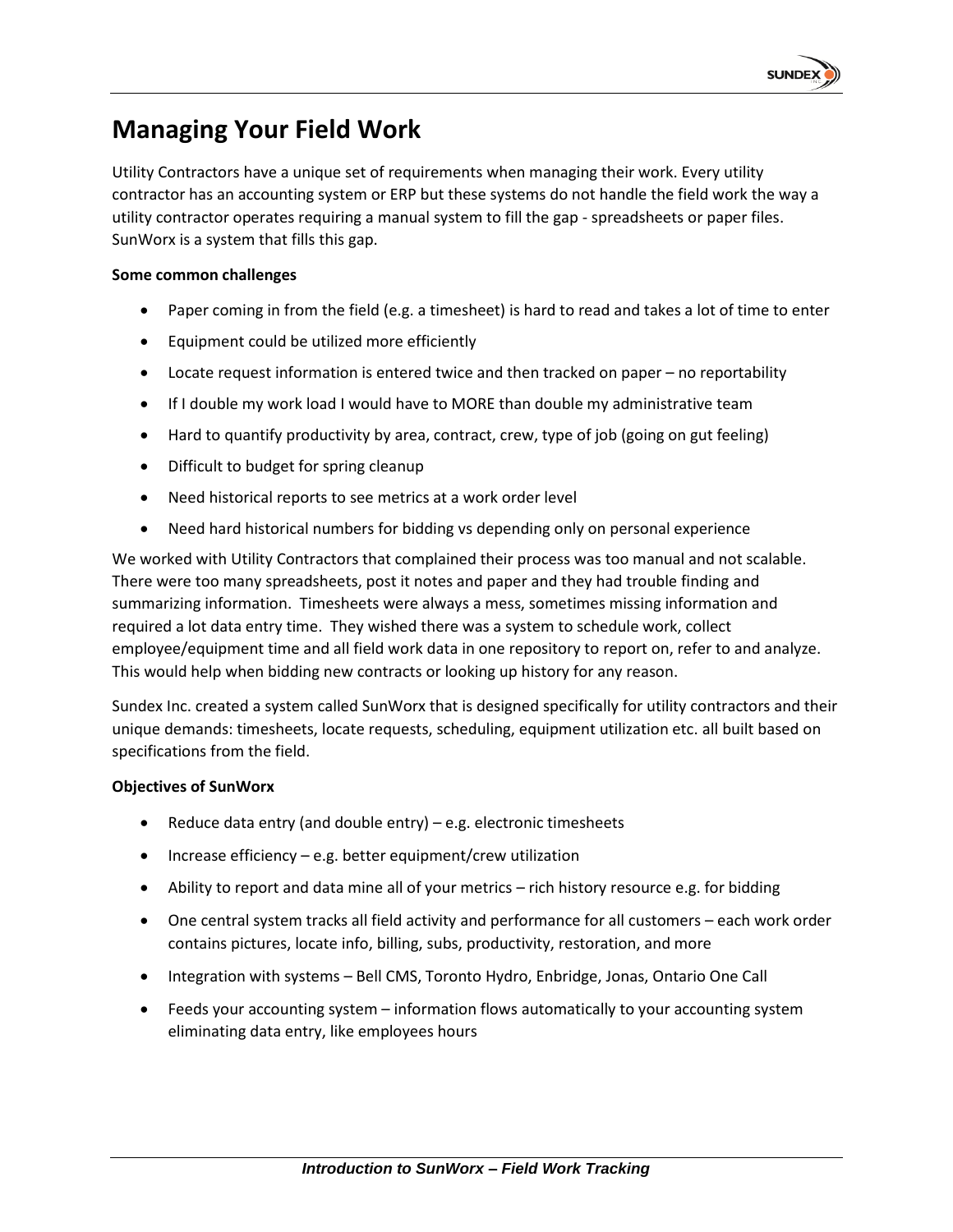

#### **Features of SunWorx**

- Employees enter their own time in the field
- Track equipment utilization, see what equipment is not used
- Automatically request locates from Ontario One Call
- See your work sites on Google Maps
- Contract bids can be based on historical data e.g. most popular contract items and what items were rarely billed
- Visibility of field level productivity
- Track and organize restoration/spring cleanup
- Run reports to slice and dice on all this information in many ways or export to Excel

There are too many features to list in words so please see a few screen shots below which will probably lead to questions. Feel free to call me directly any time, Paul Heino (416) 200 – 4145.

#### **Work Order Detail Screen**

| <b>SunWorx</b>                  |                                                       |                              |                                 |                                             | Change Password   sundex.com   Site Map   Contact Us   Help |
|---------------------------------|-------------------------------------------------------|------------------------------|---------------------------------|---------------------------------------------|-------------------------------------------------------------|
| Copy WO<br><b>Work Request</b>  | Locates<br>Restoration                                | Attach File<br>Billing       | SubContractor<br>Productivity   | Search<br>New.<br>Save<br>Clear<br>Sign out |                                                             |
| Work Requests<br>$\checkmark$   | <b>EDIT MODE</b>                                      |                              |                                 |                                             |                                                             |
| Report<br>$\boldsymbol{\times}$ | <b>Work Order</b>                                     |                              |                                 |                                             |                                                             |
| $\checkmark$<br>Configuration   | Work Request # 1122334                                |                              |                                 | Project# 444555                             | Street # 99<br>To<br>$\checkmark$                           |
| Purchases<br>$\check{}$         | Internal                                              |                              | Job# 21-001<br>v                | Union Gas<br><b>Customer Name</b>           | Unit No<br>$\checkmark$                                     |
| M<br>Locates                    |                                                       | Branch <sup>*</sup> Toronto  | $\checkmark$                    | Job Type * Gas Service                      | $\checkmark$<br>Pine Street<br><b>Street Name</b>           |
| Time History<br>$\checkmark$    |                                                       | <b>Division</b> Construction | $\checkmark$                    | Contract Union Gas 999999                   | $\checkmark$<br>$S \vee$                                    |
| Timesheet<br>$\checkmark$       |                                                       | Date Received 03/03/2021     | 圖                               | <b>Activity Code</b><br>(Cost Item)         | City Sault Ste. Marie<br>County Chippewa<br>$\checkmark$    |
| Y<br>Restoration                |                                                       | Creator paul                 | $\check{~}$                     |                                             |                                                             |
| $\checkmark$<br>Jonas Exports   | Supervisor                                            |                              |                                 | <b>Customer Contact</b>                     | Province Ontario<br>V<br>$\checkmark$                       |
|                                 | Contractor ID (One Call) * 999999                     |                              | $\checkmark$                    | <b>Phone Number</b>                         | Postal Code P6A 1M5                                         |
|                                 |                                                       |                              | <b>Pint Project Cover Sheet</b> | ÷<br>Job Card                               |                                                             |
|                                 | <b>Work Request Detail</b>                            |                              |                                 | <b>Scheduling</b>                           | Requirement                                                 |
|                                 | <b>Home Owner</b>                                     |                              | Home Owner Phone                | <b>Status</b>                               | Locates                                                     |
|                                 | Stan Smith                                            |                              | 705 555 1212                    | UnReady                                     | Required<br>$\checkmark$                                    |
|                                 | <b>Meter Location</b>                                 | From Intersection            | Area#                           | Date Created                                | 0/0<br>Requested:                                           |
|                                 |                                                       | Pine                         |                                 | 03/03/2021                                  | Received:<br>0/0                                            |
|                                 |                                                       | To Intersection              |                                 | <b>Date Required</b>                        | Subcontrac                                                  |
|                                 |                                                       | Wellington                   |                                 | ᄈ                                           | Required<br>$\checkmark$<br>N/A<br>Date Entered:            |
|                                 | <b>Map Reference</b>                                  | <b>Parent Work Request</b>   | Attribute 1                     | <b>Customer's Start Date</b><br>03/03/2021  | Verified<br><b>N/A</b>                                      |
|                                 |                                                       |                              |                                 | <b>Last Scheduled Date</b><br>20            | Permit                                                      |
|                                 | <b>Job Location</b><br>South side of house.           |                              |                                 | 囲                                           | Not Required<br>$\check{~}$                                 |
|                                 |                                                       |                              |                                 | <b>Completion Date</b>                      | <b>Police Service</b>                                       |
|                                 |                                                       |                              |                                 | 曲                                           | Not Required<br>$\checkmark$                                |
|                                 | <b>Description of Work</b>                            |                              |                                 | <b>Cancelled Date</b><br>ö<br>Ш             | Restoration                                                 |
|                                 |                                                       |                              |                                 |                                             | Requested:<br><b>N/A</b><br>Completed:<br>N/A               |
|                                 |                                                       |                              |                                 |                                             |                                                             |
|                                 |                                                       |                              |                                 | <b>Coordnates</b>                           | Materials                                                   |
|                                 | Comments/Notes                                        |                              |                                 | Latitude:                                   | Road block: locates                                         |
|                                 |                                                       |                              |                                 | 46.5037407                                  | Revisit re Complaint                                        |
|                                 |                                                       |                              |                                 | Longitude:<br>ă.                            | Rose Garden                                                 |
|                                 | Corner lot                                            |                              | No<br>$\checkmark$              | 84.3082223                                  |                                                             |
|                                 | Maximum depth of the hole in meters                   |                              |                                 | Get Coordinates                             |                                                             |
|                                 | Dig on a public property<br>Dir. drilling is involved |                              | $\checkmark$<br>□               |                                             |                                                             |
|                                 | Dig on a private property                             |                              | $\checkmark$                    |                                             |                                                             |
|                                 | Area not marked                                       |                              | $\checkmark$                    |                                             |                                                             |
|                                 | Mark and fax are involved                             |                              |                                 |                                             |                                                             |
|                                 | Site meet required                                    |                              |                                 |                                             |                                                             |
|                                 | Site is premarked                                     |                              |                                 |                                             |                                                             |
|                                 | Machine dig is involved                               |                              | ☑                               |                                             |                                                             |
|                                 | Hand dig is involved                                  |                              | $\triangledown$                 |                                             |                                                             |
|                                 |                                                       |                              |                                 |                                             |                                                             |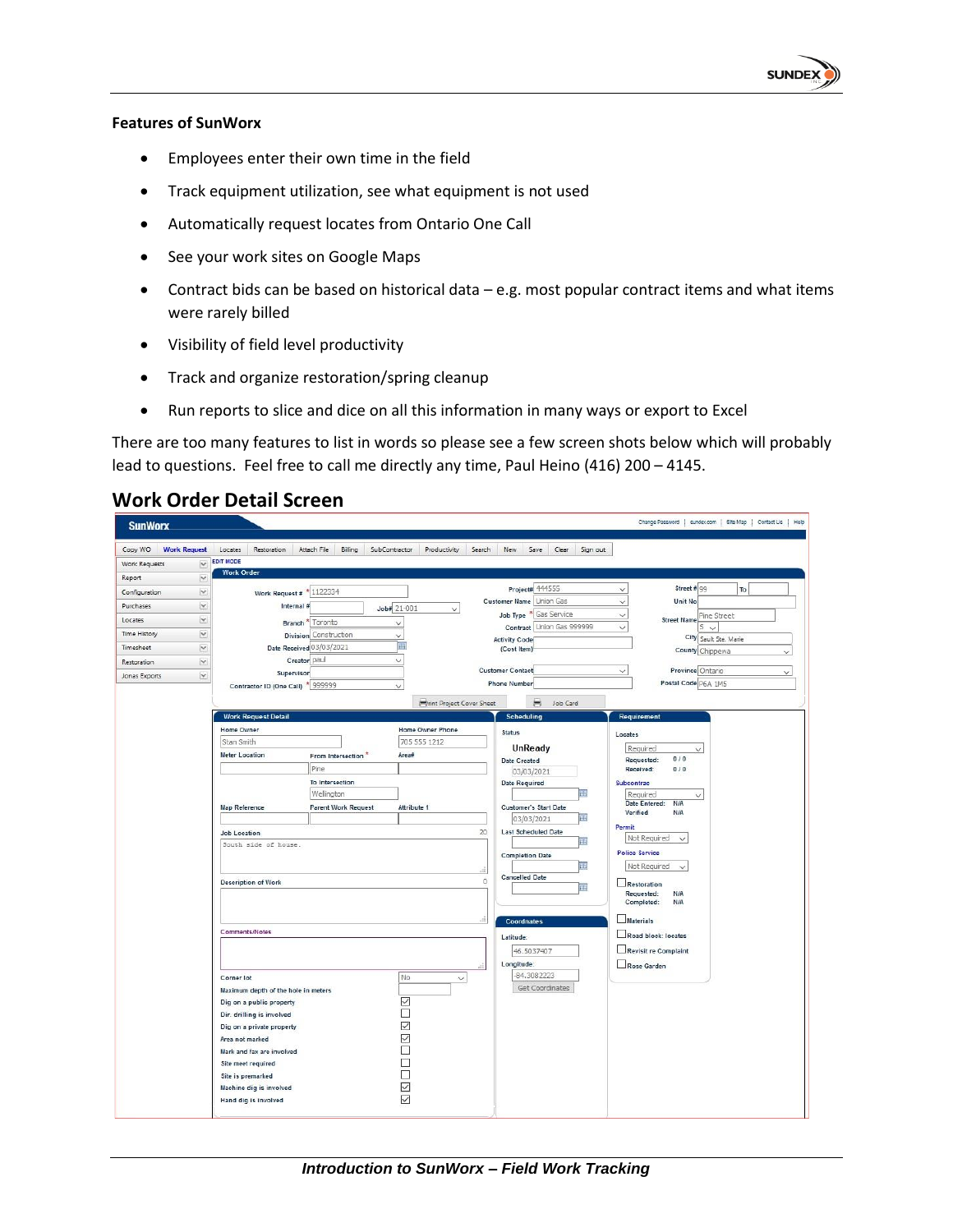

### **Locate Request / Tracking Screen (note that you just click the One Call Transfer button to send the request to Ontario One Call)**

| <b>EDIT MODE</b>                  |                              |                    |                      |                                     |                           |                      |                                |                                                |                   |                         |
|-----------------------------------|------------------------------|--------------------|----------------------|-------------------------------------|---------------------------|----------------------|--------------------------------|------------------------------------------------|-------------------|-------------------------|
| <b>Work Order</b>                 |                              |                    |                      |                                     |                           |                      |                                |                                                |                   |                         |
|                                   | Work Request # $*$ 1122334   |                    |                      |                                     | Project# 444555           | $\checkmark$         | Street #99                     | To                                             |                   |                         |
|                                   | Internal #                   | $Job# 21-001$      | $\checkmark$         | <b>Customer Name Union Gas</b>      |                           | $\checkmark$         | <b>Unit No</b>                 |                                                |                   |                         |
|                                   | Branch <sup>*</sup> Toronto  | $\checkmark$       |                      |                                     | Job Type * Gas Service    | $\checkmark$         | <b>Street Name Pine Street</b> |                                                | $s \sim$          |                         |
|                                   | <b>Division</b> Construction | $\checkmark$       |                      |                                     | Contract Union Gas 999999 | $\checkmark$         |                                | City Sault Ste. Marie                          |                   |                         |
|                                   | Date Received 03/03/2021     | E                  |                      | <b>Activity Code</b><br>(Cost Item) |                           |                      | County Chippewa                |                                                | $\checkmark$      |                         |
|                                   | Creator paul                 | $\checkmark$       |                      |                                     |                           |                      |                                |                                                |                   |                         |
| <b>Supervisor</b>                 |                              |                    |                      | <b>Customer Contact</b>             |                           | $\checkmark$         | Province Ontario               |                                                | $\checkmark$      |                         |
| Contractor ID (One Call) * 999999 |                              | $\checkmark$       |                      | <b>Phone Number</b>                 |                           |                      | Postal Code P6A 1M5            |                                                |                   |                         |
|                                   |                              |                    |                      | Frint Project Cover Sheet           | 昌                         | <b>Job Card</b>      |                                |                                                |                   |                         |
|                                   |                              |                    |                      |                                     |                           |                      |                                |                                                |                   |                         |
| One Call No:<br><b>Locates</b>    |                              |                    |                      |                                     |                           |                      |                                |                                                |                   |                         |
|                                   |                              |                    |                      |                                     |                           |                      |                                |                                                |                   |                         |
| <b>Group</b> Ajax                 | $\vee$ M/d/yyyy              | E                  | Street # $99$        | To                                  | <b>Unit No</b>            |                      |                                | <b>Priority</b> Standard                       | $\checkmark$      |                         |
| Target Set 1                      | $\checkmark$                 |                    | <b>Street Name</b>   | <b>Pine Street</b>                  | $S \sim$                  |                      |                                | <b>FTP Transfer</b><br>Sketches <b>CNT</b> 0/0 |                   |                         |
| Add<br>Requested:0/7              | Received: 0/7                |                    | City                 | Sault Ste Marie                     | 圖                         | * Chippewa<br>County | $\checkmark$                   |                                                |                   |                         |
|                                   |                              |                    | <b>Date Required</b> | 03/10/2021                          |                           |                      |                                |                                                | One Call Transfer |                         |
|                                   |                              |                    |                      |                                     |                           |                      |                                |                                                |                   |                         |
|                                   |                              |                    |                      |                                     |                           |                      |                                |                                                |                   |                         |
| Set No.                           | <b>Description</b>           |                    | <b>Status</b>        | Notes                               |                           |                      |                                |                                                |                   |                         |
|                                   |                              |                    |                      | <b>Auto Created</b>                 |                           |                      |                                |                                                |                   |                         |
| $\mathbf{1}$<br>Default           |                              |                    | □                    |                                     |                           |                      |                                | <b>Request All</b>                             |                   |                         |
|                                   |                              |                    |                      |                                     |                           |                      |                                |                                                |                   |                         |
| + Add new Locate                  |                              |                    |                      |                                     |                           |                      |                                |                                                |                   | Refresh                 |
|                                   | Set No. Company Name         | One Call<br>Member | <b>Requested By</b>  | <b>Request Date</b>                 | <b>Receive Date</b>       | <b>Expiry Date</b>   | <b>Ticket Number</b>           | Notes                                          |                   |                         |
| $\blacksquare$                    |                              |                    |                      |                                     |                           |                      |                                |                                                |                   |                         |
|                                   | Gas                          | No                 | pheino               | 画<br>M/d/yyyy                       | 圃<br>M/d/yyyy             | E<br>M/d/yyyy        |                                |                                                |                   | $\overline{\mathbf{G}}$ |
| $\blacksquare$                    | Hydro                        | <b>No</b>          | pheino               | m<br>M/d/yyyy                       | m<br>M/d/yyyy             | 冊<br>M/d/yyyy        |                                |                                                |                   | $\overline{\Omega}$     |
|                                   |                              |                    |                      |                                     |                           |                      |                                |                                                |                   |                         |
| $\mathbf{1}$                      | Ajax Hydro                   | No                 | pheino               | E<br>M/d/yyyy                       | M/d/yyyy                  | 圖<br>M/d/yyyy        |                                |                                                |                   | $\overline{\mathbf{G}}$ |
|                                   |                              |                    |                      |                                     |                           |                      |                                |                                                |                   |                         |
| $\mathbf{1}$                      | Enbridge                     | No                 | pheino               | E<br>M/d/yyyy                       | 画<br>M/d/yyyy             | 圖<br>M/d/yyyy        |                                |                                                |                   | $\overline{\mathbf{G}}$ |
| $\mathbf{1}$                      |                              |                    |                      |                                     |                           |                      |                                |                                                |                   |                         |
|                                   | Ajax Water                   | Yes                | pheino               | E<br>M/d/yyyy                       | 囲<br>M/d/yyyy             | 田<br>M/d/yyyy        |                                |                                                |                   | lo)                     |
| $\mathbf{1}$                      |                              | <b>No</b>          | pheino               | 画                                   | 画                         | E                    |                                |                                                |                   |                         |
| $\mathbf{1}$                      | Rogers                       |                    |                      | M/d/yyyy                            | M/d/yyyy                  | M/d/yyyy             |                                |                                                |                   | $\overline{\mathbf{G}}$ |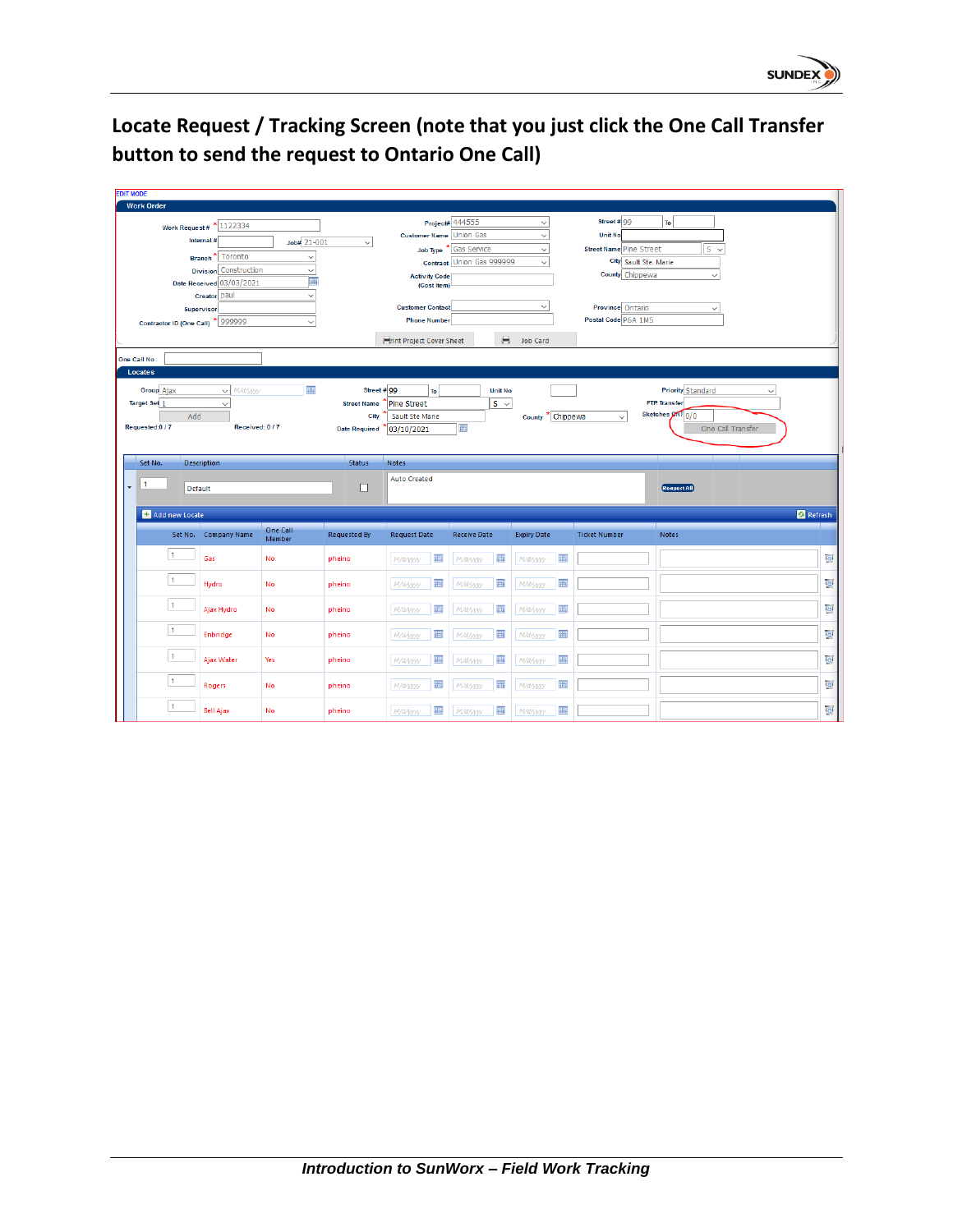

## **Timesheet (two formats)**

| <b>Hours</b><br><b>Allocations</b>                                                                                                               | Nonwork               | Material             |              |                                |                           |                    |                       |    |                    |                     |                       |                      |                           |                     |                              |
|--------------------------------------------------------------------------------------------------------------------------------------------------|-----------------------|----------------------|--------------|--------------------------------|---------------------------|--------------------|-----------------------|----|--------------------|---------------------|-----------------------|----------------------|---------------------------|---------------------|------------------------------|
| 21030300001 for Wednesday, 03/03/2021 Roughneck Chuck<br>(Timesheet Total 5 emp., 6 equip)<br>crewID 999111 (default crew total 5 emp., 4 equip) |                       |                      |              |                                |                           |                    |                       |    |                    |                     |                       |                      |                           |                     |                              |
| <b>Default Project#:</b>                                                                                                                         | Work Order            | $\bigcirc$ Foreman   |              | Includes Break: 30             | $ightharpoonup$ mins      |                    |                       |    |                    |                     |                       |                      |                           |                     |                              |
|                                                                                                                                                  | 1122334<br>99 Pine St | A55665<br>3295 SEVEN | A456888      | A99844<br>54 HUNTER 901 RUSHTO | A85588<br><b>DIVISION</b> | End<br><b>Time</b> | Emp/Eqp<br><b>Tot</b> |    | Reg<br><b>Time</b> | Over<br><b>Time</b> | <b>Double</b><br>Time | Week<br><b>Total</b> | <b>Reg</b><br><b>Time</b> | Over<br><b>Time</b> | <b>Double</b><br><b>Time</b> |
| <b>Break Time</b>                                                                                                                                |                       | □                    | □            | $\mathbb{R}$                   | □                         |                    |                       |    |                    |                     |                       |                      |                           |                     |                              |
| Project#                                                                                                                                         | 444555 $\backsim$     | $\checkmark$         | $\checkmark$ | 444555 $\vee$                  | $\checkmark$              |                    |                       |    |                    |                     |                       |                      |                           |                     |                              |
| <b>Work Order Start Time</b>                                                                                                                     | 00:00                 | 00:00                | 00:00        | 00:00                          | 00:00                     | 00:00              |                       | G, |                    |                     |                       |                      |                           |                     |                              |
| <b>Tavlor Bill</b><br>1001                                                                                                                       | 00:00                 | 00:00                | 00:00        | 00:00                          | 00:00                     |                    | 00:00                 |    | 00:00              | 00:00               | 00:00                 | 00:00                | 000:00                    | 000:00              | 000:00                       |
| test Barrie<br>888                                                                                                                               | 00:00                 | 00:00                | 00:00        | 00:00                          | 00:00                     |                    | 00:00                 |    | 00:00              | 00:00               | 00:00                 | 00:00                | 000:00                    | 000:00              | 000:00                       |
| <b>Cross Chris</b><br>$1 - 100$                                                                                                                  | 00:00                 | 00:00                | 00:00        | 00:00                          | 00:00                     |                    | 00:00                 |    | 00:00              | 00:00               | 00:00                 | 00:00                | 000:00                    | 000:00              | 000:00                       |
| Cross chris<br>015                                                                                                                               | 00:00                 | 00:00                | 00:00        | 00:00                          | 00:00                     |                    | 00:00                 |    | 00:00              | 00:00               | 00:00                 | 00:00                | 000:00                    | 000:00              | 000:00                       |
| <b>Smith Anthony</b><br>01432                                                                                                                    | 00:00                 | 00:00                | 00:00        | 00:00                          | 00:00                     |                    | 00:00                 |    | 00:00              | 00:00               | 00:00                 | 00:00                | 000:00                    | 000:00              | 000:00                       |
| <b>Work Order</b><br><b>Total Hours</b>                                                                                                          | 000:00                | 000:00               | 000:00       | 000:00                         | 000:00                    | 000:00             | 000:00                |    |                    |                     |                       |                      |                           |                     |                              |
| <b>RAM 1500</b><br>10225                                                                                                                         | 00:00                 | 00:00                | 00:00        | 00:00                          | 00:00                     | <b>Auto Calc.</b>  | 00:00                 |    |                    |                     |                       |                      |                           |                     |                              |
| <b>Cat 420</b><br>11149                                                                                                                          | 00:00                 | 00:00                | 00:00        | 00:00                          | 00:00                     | <b>Auto Calc.</b>  | 00:00                 |    |                    |                     |                       |                      |                           |                     |                              |
| Ford F550<br>11178                                                                                                                               | 00:00                 | 00:00                | 00:00        | 00:00                          | 00:00                     | <b>Auto Calc.</b>  | 00:00                 |    |                    |                     |                       |                      |                           |                     |                              |
| crusher<br>16118                                                                                                                                 | 00:00                 | 00:00                | 00:00        | 00:00                          | 00:00                     | <b>Auto Calc.</b>  | 00:00                 |    |                    |                     |                       |                      |                           |                     |                              |
| 2 axle Trailer<br>Trailer                                                                                                                        | 00:00                 | 00:00                | 00:00        | 00:00                          | 00:00                     | <b>Auto Calc.</b>  | 00:00                 |    |                    |                     |                       |                      |                           |                     |                              |
| Ford F150<br>310                                                                                                                                 | 00:00                 | 00:00                | 00:00        | 00:00                          | 00:00                     | <b>Auto Calc.</b>  | 00:00                 |    |                    |                     |                       |                      |                           |                     |                              |
| <b>EQP Total Hours</b>                                                                                                                           | 000:00                | 000:00               | 000:00       | 000:00                         | 000:00                    |                    | 000:00                |    |                    |                     |                       |                      |                           |                     |                              |
|                                                                                                                                                  |                       |                      |              |                                | Save                      |                    | Close Edit Hours      |    |                    |                     |                       |                      |                           |                     |                              |

### (apologies for the small size)

| Hours                  | Allocations<br>Nonwork                                                                                       |                   | Material     |              |                                |                                  |                   |                          |              |                 |                          |            |        |                        |       |                  |                        |      |                                                 |                                    |                                          |           |                                        |                   |      |
|------------------------|--------------------------------------------------------------------------------------------------------------|-------------------|--------------|--------------|--------------------------------|----------------------------------|-------------------|--------------------------|--------------|-----------------|--------------------------|------------|--------|------------------------|-------|------------------|------------------------|------|-------------------------------------------------|------------------------------------|------------------------------------------|-----------|----------------------------------------|-------------------|------|
|                        | 21030300005 for Wednesday, 03/03/2021<br>(Timesheet Total 8 emp., 5 equip)<br>Foreman: Brown Jeff, Crew: N/A |                   |              |              |                                |                                  |                   |                          |              |                 |                          |            |        |                        |       |                  |                        |      |                                                 |                                    |                                          |           |                                        |                   |      |
| Lunch:                 | hrs $\vee$                                                                                                   |                   | $J$ ob#      |              | 21-001                         |                                  | <b>N/A</b>        |                          |              | N/A             |                          | <b>N/A</b> |        |                        |       |                  |                        |      |                                                 |                                    |                                          |           |                                        |                   |      |
| In: 00:00 Out: 00:00 % |                                                                                                              |                   | WO#          |              | 1122334                        |                                  | A55665            |                          |              | A85588          |                          | A456888    |        |                        |       | Calculate        |                        |      | $\Box$ RegPrem                                  |                                    | $\circ$ OT $\circ$ DT $\circ$ OT/DT Prem |           |                                        |                   |      |
|                        |                                                                                                              |                   | Location     |              | 99 Pine St<br>Sault Ste, Marie |                                  | <b>3295 SEVEN</b> |                          |              | <b>DIVISION</b> |                          | 54 HUNTER  |        |                        |       |                  | <b>Timesheet Total</b> |      |                                                 |                                    |                                          |           | <b>Weekly Total</b>                    |                   |      |
| <b>Employee#</b>       | <b>Name</b>                                                                                                  | <b>Position</b>   | <b>Union</b> |              |                                | <b>Regular OT Travel Regular</b> |                   | <b>OT</b> Travel Regular |              |                 | <b>OT</b> Travel Regular | OT         | Travel | In                     | Out   | Day Hrs          |                        |      | Lunch Passenger Paid Regular OT Travel Paid Reg |                                    | <b>RegPrem</b>                           |           | OT OT Prem DT DT Prem Travel Passenger |                   |      |
| 99011                  | Brown Jeff                                                                                                   | For               |              |              |                                |                                  |                   |                          |              |                 |                          |            |        | 00:00                  | 00:00 | 0.00             |                        | 0.00 |                                                 | $0.00$ $0.00$ $0.00$ $0.00$ $0.00$ |                                          | 0.0000.00 | 0.0000.00                              | 0.00 0.00         | 0.00 |
| $1 - 132$              | Jackson Sam                                                                                                  | Lab               |              |              |                                |                                  |                   |                          |              |                 |                          |            |        | 00:00                  | 00:00 | 0.00             |                        | 0.00 | 0.0000.00                                       | $0.00\ 0.00\ 0.00$                 | 0.0000.00                                |           | 0.0000.00                              | 0.00 0.00         | 0.00 |
| 217                    | k janelle                                                                                                    |                   |              |              |                                |                                  |                   |                          |              |                 |                          |            |        | 00:00                  | 00:00 | 0.00             |                        | 0.00 | 0.0000.00                                       | $0.00\ 0.00\ 0.00$                 |                                          | 0.0000.00 | 0.0000.00                              | 0.00 0.00         | 0.00 |
| $1 - 105$              | Law John                                                                                                     | Lab               |              |              |                                |                                  |                   |                          |              |                 |                          |            |        | 00:00                  | 00:00 | 0.00             |                        | 0.00 | 0.0000.00                                       | $0.00\ 0.00\ 0.00$                 | 0.0000.00                                |           | 0.0000.00                              | 0.00 0.00         | 0.00 |
| $1 - 129$              | <b>Lotus Leaf</b>                                                                                            | Dri               |              |              |                                |                                  |                   |                          |              |                 |                          |            |        | 00:00                  | 00:00 | 0.00             |                        | 0.00 | 0.0000.00                                       | $0.00\,0.00\,0.00$                 |                                          | 0.0000.00 | 0.0000.00                              | 0.00 0.00         | 0.00 |
| $1 - 134$              | Rumsfeld Linda                                                                                               | Bac               |              |              |                                |                                  |                   |                          |              |                 |                          |            |        | $00:00$ 00:00          |       | 0.00             |                        | 0.00 | 0.0000.00                                       | $0.00$ $0.00$ $0.00$               | 0.0000.00                                |           | 0.0000.00                              | 0.00 0.00         | 0.00 |
| 99                     | <b>Swanson Susan</b>                                                                                         |                   |              |              |                                |                                  |                   |                          |              |                 |                          |            |        | 00:00                  | 00:00 | 0.00             |                        | 0.00 | 0.0000.00                                       | $0.00\ 0.00\ 0.00$                 | 0.0000.00                                |           | 0.0000.00                              | 0.00 0.00         | 0.00 |
| $1 - 124$              | Sytnyk Bobbi                                                                                                 |                   |              |              |                                |                                  |                   |                          |              |                 |                          |            |        | $00:00$ 00:00          |       | 0.00             |                        | 0.00 | 0.0000.00                                       | $0.00\ 0.00\ 0.00$                 |                                          | 0.0000.00 | 0.0000.00                              | $0.00 \quad 0.00$ | 0.00 |
| Equipment              | <b>Description</b>                                                                                           | <b>Idle Hours</b> |              | <b>Hours</b> |                                | <b>Hours</b>                     |                   |                          | <b>Hours</b> |                 | <b>Hours</b>             |            |        | <b>Total Hrs Notes</b> |       |                  |                        |      |                                                 |                                    |                                          |           |                                        |                   |      |
| QUAD450                | HONDA 750                                                                                                    |                   |              |              |                                |                                  |                   |                          |              |                 |                          |            |        | 0.00                   |       |                  |                        |      |                                                 |                                    |                                          |           |                                        |                   |      |
|                        | Snowmobile1 Polaris 3500                                                                                     |                   |              |              |                                |                                  |                   |                          |              |                 |                          |            |        | 0.00                   |       |                  |                        |      |                                                 |                                    |                                          |           |                                        |                   |      |
| Snowmobile2 SkiDoo 550 |                                                                                                              |                   |              |              |                                |                                  |                   |                          |              |                 |                          |            |        | 0.00                   |       |                  |                        |      |                                                 |                                    |                                          |           |                                        |                   |      |
| Trailer                | 2 axle Trailer                                                                                               |                   |              |              |                                |                                  |                   |                          |              |                 |                          |            |        | 0.00                   |       |                  |                        |      |                                                 |                                    |                                          |           |                                        |                   |      |
|                        | Snowmobile3 Yamaha Name Z2000                                                                                |                   |              |              |                                |                                  |                   |                          |              |                 |                          |            |        | 0.00                   |       |                  |                        |      |                                                 |                                    |                                          |           |                                        |                   |      |
|                        |                                                                                                              |                   |              |              |                                |                                  |                   |                          |              |                 |                          | Save       |        |                        |       | Close Edit Hours |                        |      |                                                 |                                    |                                          |           |                                        |                   |      |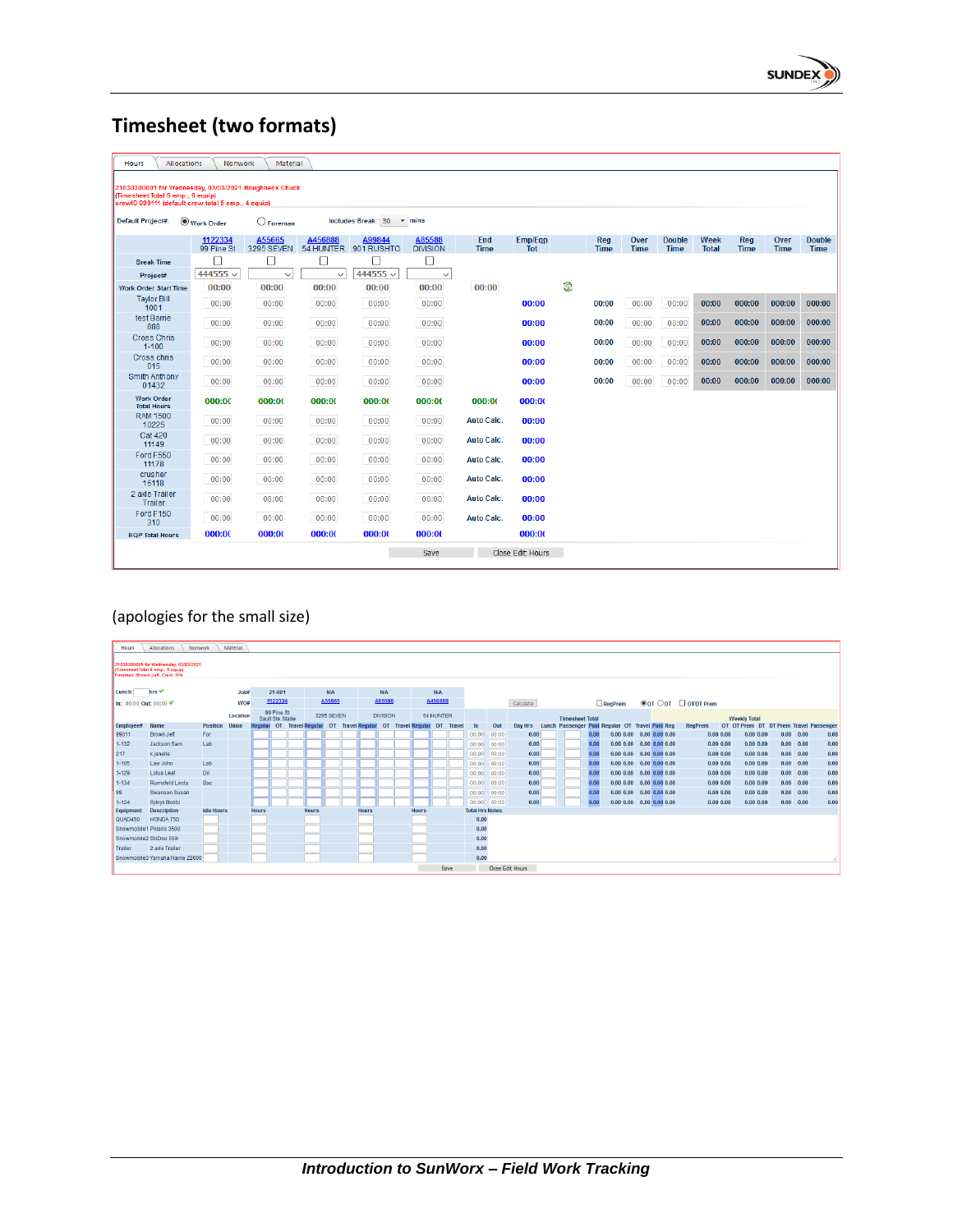

## **Timesheet Board for 1 day – shows all the crews and work orders**

| <b>Timesheet Board</b>                   |                                                                                               |
|------------------------------------------|-----------------------------------------------------------------------------------------------|
| <b>Branch</b>                            | <b>Timesheet Date</b>                                                                         |
| <b>Toronto</b>                           | 圃<br>3/3/2021                                                                                 |
|                                          |                                                                                               |
| 03/03/2021                               | Emps: 20 Timesheets: 4                                                                        |
| (Kaml) Shane Sytnyk (1-123)              |                                                                                               |
|                                          | 21030300003 - Status:Ready - Emps:4 - WOs:4                                                   |
|                                          | Gord Downy, Pat Just Pat, Shane Sytnyk, Sylvester Stallon                                     |
| \$1122334:                               | 99 Pine Street ON P6A 1M5                                                                     |
| A456888:                                 | 54 HUNTER DR CMS L1T 3M9                                                                      |
| A55665:                                  | 3295 SEVENTH CONCESS CMS                                                                      |
| A85588:                                  | <b>DIVISION RD CMS</b>                                                                        |
| (Clgry) Chuck Roughneck (444)            |                                                                                               |
|                                          | 21030300001 - Status:Ready - Emps:5 - WOs:5                                                   |
|                                          | Anthony Smith, Barrie test, Bill Taylor, Chris Cross, chris Cros                              |
| 1122334:                                 | 99 Pine Street ON P6A 1M5                                                                     |
| A456888:                                 | 54 HUNTER DR CMS L1T 3M9                                                                      |
| A55665:                                  | 3295 SEVENTH CONCESS CMS                                                                      |
| A85588:                                  | <b>DIVISION RD CMS</b>                                                                        |
| A99844:                                  | 901 RUSHTON RD CMS L1V 0A3                                                                    |
| (Tor) Doug Wancha (9058333)              |                                                                                               |
|                                          | 21030300004 - Status:Ready - Emps:3 - WOs:4                                                   |
| Cody Munro, Darren Holdis, Patrick Schau |                                                                                               |
| $\leq 1122334$                           | 99 Pine Street ON P6A 1M5                                                                     |
| A456888:                                 | 54 HUNTER DR CMS L1T 3M9                                                                      |
| A55665                                   | 3295 SEVENTH CONCESS CMS                                                                      |
| A85588:                                  | <b>DIVISION RD CMS</b>                                                                        |
| (Kaml) Jeff Brown (99011)                |                                                                                               |
|                                          | 21030300005 - Status:Ready - Emps:8 - WOs:4                                                   |
| Swanso                                   | Bobbi Sytnyk, janelle k, Jeff Brown, John Law, Leaf Lotus, Linda Rumsfeld, Sam Jackson, Susan |
| \$1122334:                               | 99 Pine Street ON P6A 1M5                                                                     |
| A456888:                                 | 54 HUNTER DR CMS L1T 3M9                                                                      |
| A55665:                                  | 3295 SEVENTH CONCESS CMS                                                                      |
| A85588                                   | <b>DIVISION RD CMS</b>                                                                        |
|                                          |                                                                                               |
|                                          |                                                                                               |